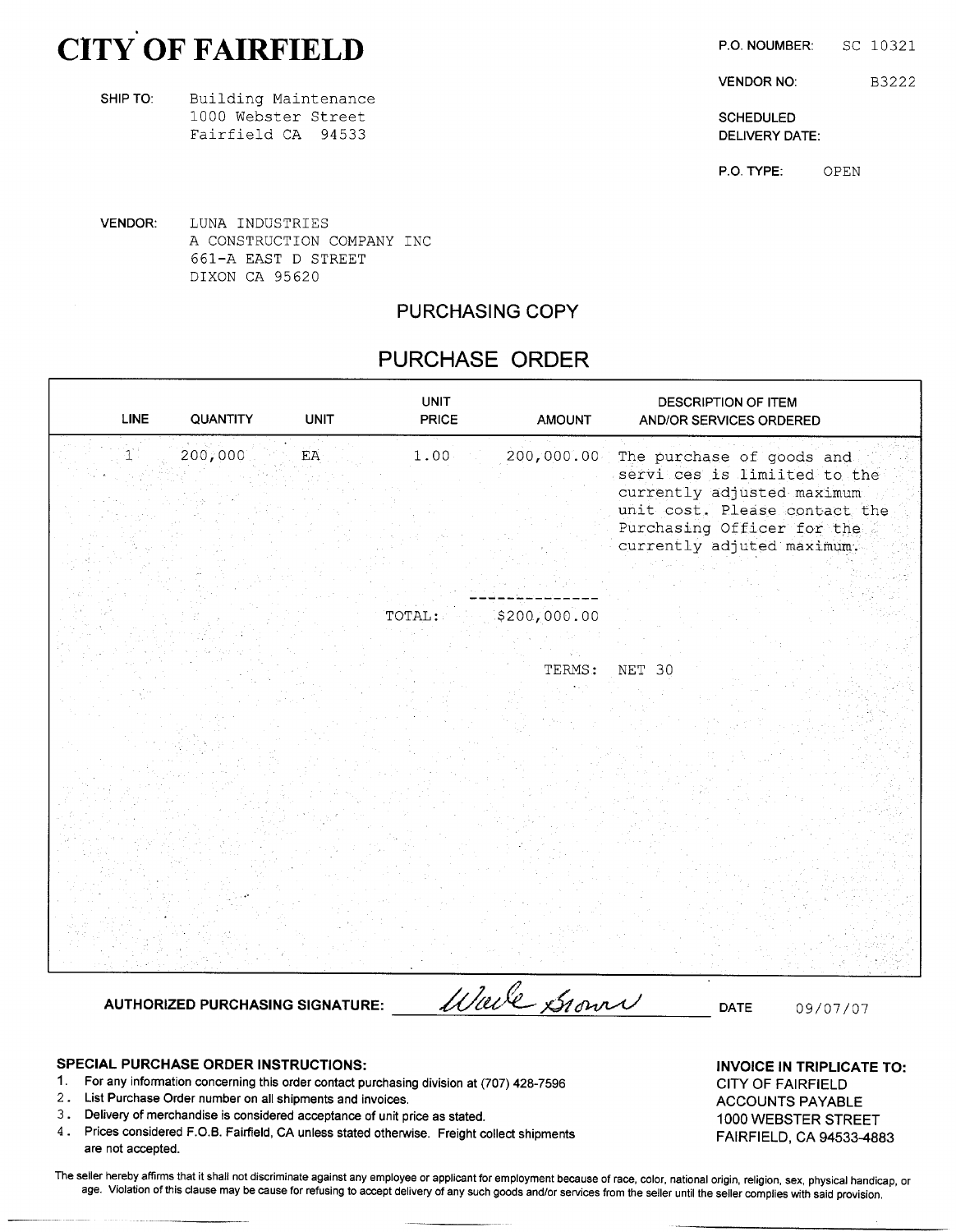# PUBLIC WORKS DEPARTMENT INTEROFFICE MEMORANDUM

Date: June 23, 2009

To: Gene Cortright, Director of Public Works

- $2010727$ From: Hank Dominguez, Building Maintenance Manage
- Subject: Establish "Service Contract" Purchase Order Accounts for Luna Industries with Certificates of Liability and Endorsements on File.
- Action: Please review and initial attached one-page contract, then forward to Wade Brown for signing.

Risk Management has implemented a requirement for all contractors doing business with the City to provide "certificates of liability" as evidence of adequate business insurance. The City also requires all contractors to list City employees and property as "additional insured". If an incident should occur, then the business with the City to provide "certificates of liability" as evidence of adeq<br>business insurance. The City also requires all contractors to list City employ<br>and property as "additional insured". If an incident should o

The City's purchasing officer has created <sup>a</sup> new series of open purchase order Service Contract" accounts such that <sup>a</sup> streamlined binding contract, certificates of liability and endorsements are on file for each vendor. The limit for purchasing<br>goods and services could be set at the maximum "not to exceed current uni<br>cost", which is at this time \$22,441.00. These purchases of good goods and services could be set at the maximum "not to exceed current unit cost", which is at this time \$22,441.00. These purchases of goods and services could be approved without City Council Action, just as open purchase orders could before.

The attached one-page contract will establish "Service Contract" account with Luna Industries for general construction, maintenance and repair services.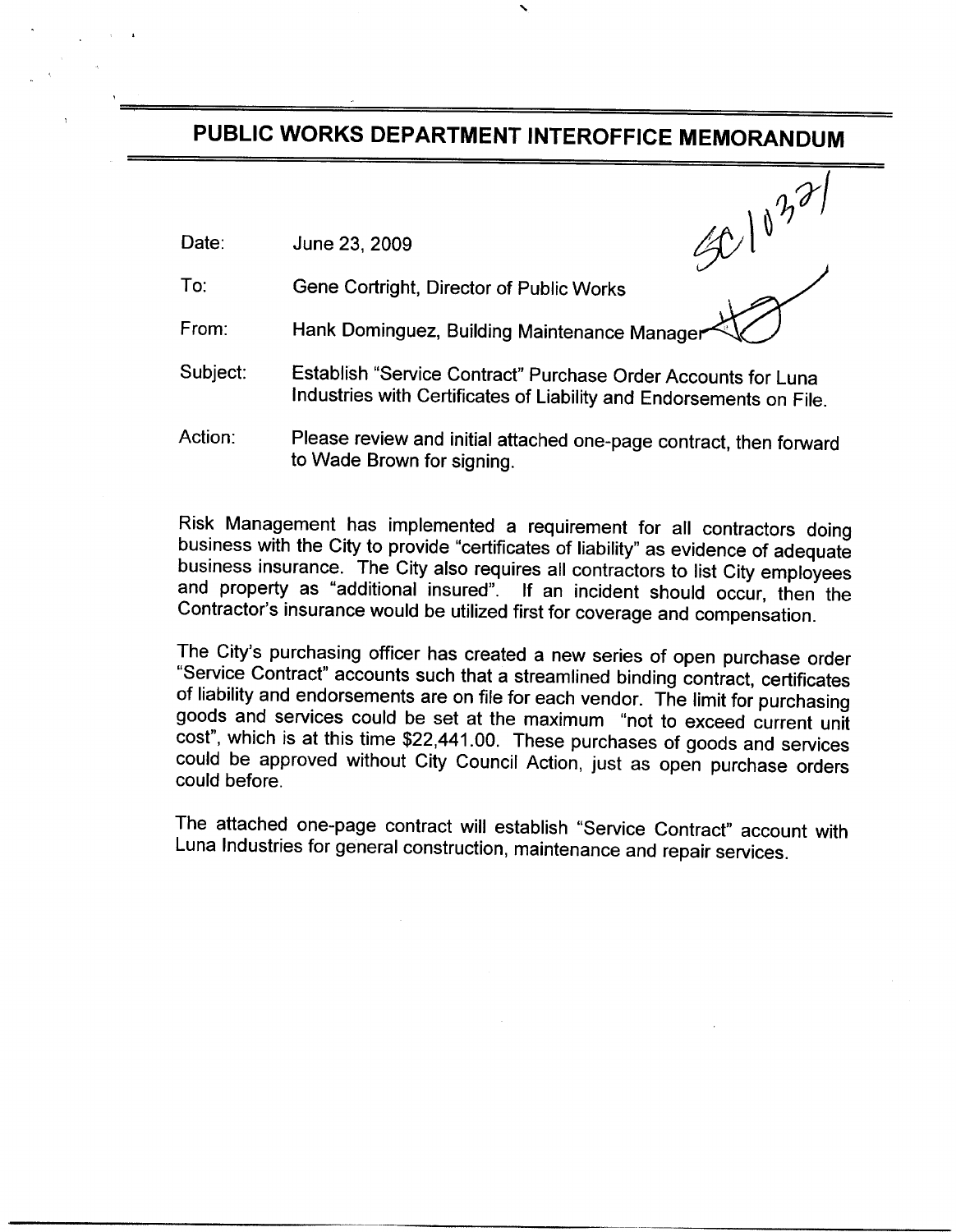CITY OF FAIRFIELD SERVICES AGREEMENT

THIS AGREEMENT is made at Fairfield, California, as of the 2009, by and between the City of Fairfield ("the CITY") and LUNA INDUSTRIES ("SERVICE PROVIDER").

#### t. SCOPE OF SERVICE

- SERVICE PROVIDER agrees to perform the following work: General construction, maintenance and repair services.
- 2. PAYMENTS.
	- a. Payment shall be made to SERVICE PROVIDER on a time and materials basis, and SERVICE PROVIDER shall submit monthly invoices to the Building Maintenance Manager for the same.
	- b. Any additional meetings or work required beyond that set forth in Exhibit "A' shall be mutually agreed to by the CITY and SERVICE PROVIDER, and shali be billed on <sup>a</sup> time and materials basis to the Building Maintenance Manager. ( See address below)

Hank Dominguez, Building Maintenance Manager 1000 Webster Street Fairfield, CA 94533

#### 3. INSURANCE.

- a. WORKERS' COMPENSATION. During the term of this Agreement, SERVICE PROVIDER shall fully comply with the terms of the law of California concerning workers' compensation. Said compliance shall indude, but not be limited to, maintaining in full force and effect one or more policies of insurance insuring against any liability SERVICE PROVIDER may have for workers' compensation. Said policy shall also include employer's liability coverage no less than \$1,000,000 per accident for bodily injury or disease.
- b. GENERAL LIABILITY INSURANCE. SERVICE PROVIDER shall obtain at its sole cost and keep in full force and effect during the term of this agreement commercial general liability insurance in the amount of \$1,000,000 per occurrence for bodily injury, personal injury, and property damage. Said insurance shall provide (1) that the CffY, its officers, agents, empbyees and volunteers shall be named as additional insureds under the policy, and (2} that the policy shall operate as primary insurance, and 3) that no other insurance effected by the CITY or other named insureds will be called upon io cover <sup>a</sup> bss covered thereunder.
- c. AUTOMOBILE LIABILITY INSURANCE. SERVICE PROVIDER shall obtain at its sole cost and keep in full force and effect during the term of this agreement automobile liability insurance in the amount of \$ 1,000,000 per occurrence for bodily injury and property damage. Said insurance shall provide (1) that the CITY, its officers, agents, employees and volunteers shall be named as additional insureds under the policy, and (2) that the policy shall operate as primary insurance, and (3) that no other insurance effected by the CITY or other named insureds will be cailed upon to cover a loss covered thereunder.
- d. CERTIFICATES OF INSURANCE. SERVICE PROVIDER shall file with CITY'S Director of Finance upon the execution of this agreement, certificates of insurance which shall provide that no cancellation, major change in coverage, expiration, or nonrenewal will be made during the term of this agreement, without thirty (30) days written notice to the Director of Finance prior to the effective date of such cancellation, or change in coverage.
- e. SERVICE PROVIDER shall file with the Director of Finance concurrent with the execution of this agreement, the City's standard endorsement form (attached hereto) providing for each of the above requirements.
- 4. INDEMNIFY AND HOLD HARMLESS. SERVICE PROVIDER shall indemnify, defend, and hold harmless the CITY, its officers, agents, employees and volunteers from all claims, suits, or actions of every name, kind and description, brought forth on account of injuries to or death of any person or damage to property arising from or connected with the willful misconduct, negligent acts, errors or omissions, ultra-hazardous activities, activities giving rise to strict liability, or defects in design by the SERVICE PROVIDER or any person directly or indirectly employed by or acting as agent for SERVICE PROVIDER in the performance of this Agreement, including the concurrent or successive passive negligence of the CITY, its officers, agents, employees or volunieers CAND HOLD HARMLESS. SERVICE PROVIDER shall indemnify, defend, and hold harmless the CITY, its officers, agents, employees and volunteers from all claims, negligent ads, errors or every name, it<br>in ordinary an and descripti

It is understood that the duty of SERVICE PROVIDER to indemnify and hold harmless includes the duty to defend as set forth in Section 2778 of the California Civil Code.

Acceptance of insurance certificates and endorsements required under this Agreement does not relieve SERVICE PROVIDER from liability under this indemnification and hold harmless clause. This indemnification and hold harmless clause shall apply whether or not such insurance policies shall have been determined to be applicable to any of such damages or Gaims for damages.

### 5. LABOR AND WAGE CODE GUIDELINES

- a. Attention is directed to Section 1777.5 of the Labor Code as it applies to apprenticeship standards.
- b. SERVICE PROVIDER, as defined for this agreement, shall pay prevailing wages to the extent required by California Labor Code Section 1771. The general prevailing wage rates for each craft, classification, o SERVICE PROVIDER, as define<br>prevailing wage rates for each<br>http://www.dir.ca.gov/DLSR/stati:<br>County). A copy of these wage r type of workman shall be as determined by the Director of Industrial Relations ( available online at http://www.dir.ca.gov/DLSR/statistics.research.html select the appropriate wage decision and then collect the wage decision for Statewide, Northern California and Solano<br>County). A copy of these wage rate determinations ar
- c. In accordance with the provision of Section <sup>1860</sup> ot fhe Califomia Labor Code, attention is directed to the requirement that in accordance with the provisions of Section <sup>3700</sup> of the California Labor Code, every contrador will be required to secure the payment of compensation of his or her employees.
- 6. BUSINESS LICENSE. The CONSULTANT shall obtain a business license for work within the City of Fairfield pursuant to Chapter 10B of the Fairfield City Code, with respect to the gross receipts received pursuant to this Agreement. No payments shall be made to any CONSIJLTANT until such business license has been obtained, and all fees paid therefore, by the CONSULTANT. Business license applications and information may be obtained from the Finance Department, Fairfield City Hall, 1000 Webster Street, Fairfield, CA 94533-4883, (707/428-7509).
- 7. CANCELLATION. This agreement may be canceled at any time by CITY for its convenience upon written notice to SERVICE PROVIDER: provided, however, that the SERVICI PROVIDER shall be entitled to receive full payment for all services performed and all costs incurred to the date of its receipt of written notice to cease work.
- 8. COMPLETE AGREEMENT/AMENDMENT. This Agreement constitutes the complete agreement between the parties as to the subject matter hereof and may not be amended or changed except by <sup>a</sup> written agreement signed by both parties.

CffY OF FAIRFIELD, <sup>a</sup> municipal corporation

In written notice to SERVICE PROVIDER: provided, however, that<br>be did to the date of its receipt of written notice to cease work.<br>between the parties as to the subject matter hereof and may not to<br>By the FAIRFIELD, a munic Date

LUNA INDUSTRIES, Service Provider

By Date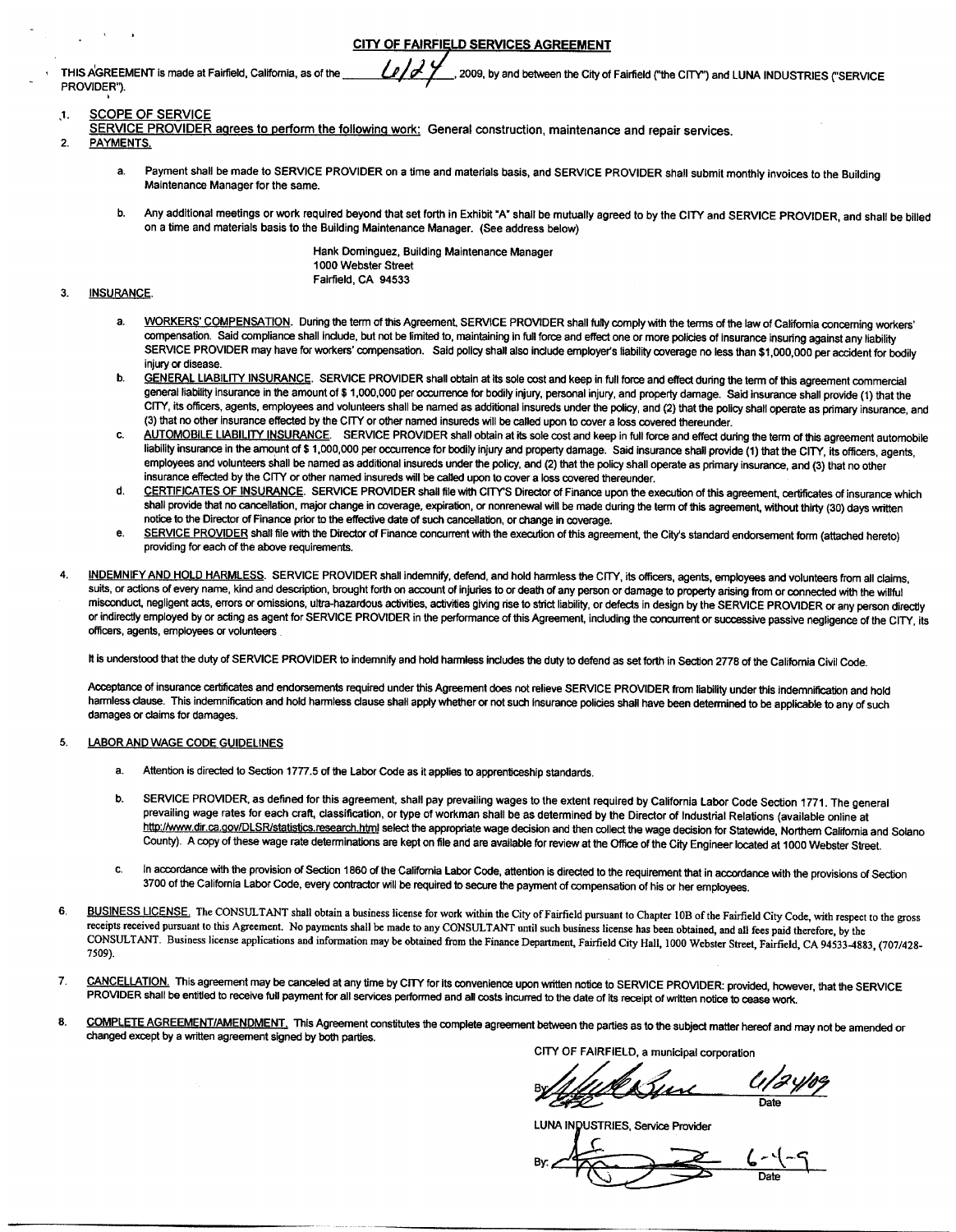|                |              | CONTRACTOR: LUNA INDUSTRIES | DEPARTMENT: BUILDING MAINTENANCE – PUBLIC WORKS                    |                 | STAFF PERSON & TELEPHONE NO:<br>TELEPHONE NO.: (530) 220-0233 | DATE OFCONTRACT: N/A<br>LINDA / 7523 |                           |  |
|----------------|--------------|-----------------------------|--------------------------------------------------------------------|-----------------|---------------------------------------------------------------|--------------------------------------|---------------------------|--|
|                |              |                             | DESCRIBE PROJECT / WORK: GENERAL CONSTRUCTION SERVICES AND REPAIRS |                 |                                                               | RENEWAL: Yes                         | <b>A</b><br>Po            |  |
|                | Required?    | Insurance<br>Type of        | Insurance Company<br>Name and                                      | Policy Number   |                                                               |                                      | Endorsement Form          |  |
| Yes            | $\mathbf{S}$ |                             | AM Best Rating                                                     |                 | Expiration<br>Date                                            | Per Occurrence Insurance<br>Limit    | Waived<br>Other<br>City   |  |
| $\pmb{\times}$ |              | General<br>Liability        | Mt. Hawley Insurance<br>$A + X$<br>ပ္လ                             | AC20007277      | 6/1/10                                                        | \$1,000,000                          | $\frac{1}{\phi}$ $\times$ |  |
| $\times$       |              | Auto Liability              | Automobile Ins. Co.<br>State Farm Mutual<br>$X + 2X$               | 218 9261-E13-05 | 11/13/09                                                      | \$1,000,000                          |                           |  |
|                |              | <b>Excess</b><br>Liability  |                                                                    |                 |                                                               |                                      |                           |  |
| $\times$       |              | Compensation<br>Workers'    | State Compensation<br>Insurance Fund                               | 0030209-2008    | 10/1/09                                                       | \$1,000,000                          |                           |  |
|                |              | Professional<br>Liability   |                                                                    |                 |                                                               |                                      |                           |  |
|                |              |                             |                                                                    |                 |                                                               | <b>AECEIVEL</b>                      |                           |  |
|                | APPROVED:    |                             | All MULLU P 22 WLL                                                 | <b>DATE:</b>    | 6/23/09                                                       |                                      | <b>SOLE</b> ON SOLE       |  |
|                |              |                             |                                                                    |                 |                                                               |                                      | UNCREATED                 |  |

INSURANCE CHECKLIST

 $\ddot{\phantom{1}}$ 

 $\frac{1}{\sqrt{2\pi}}$  $\ddot{\phantom{a}}$ 

 $\ddot{\phantom{a}}$ 

**HUMAN RESOURCES**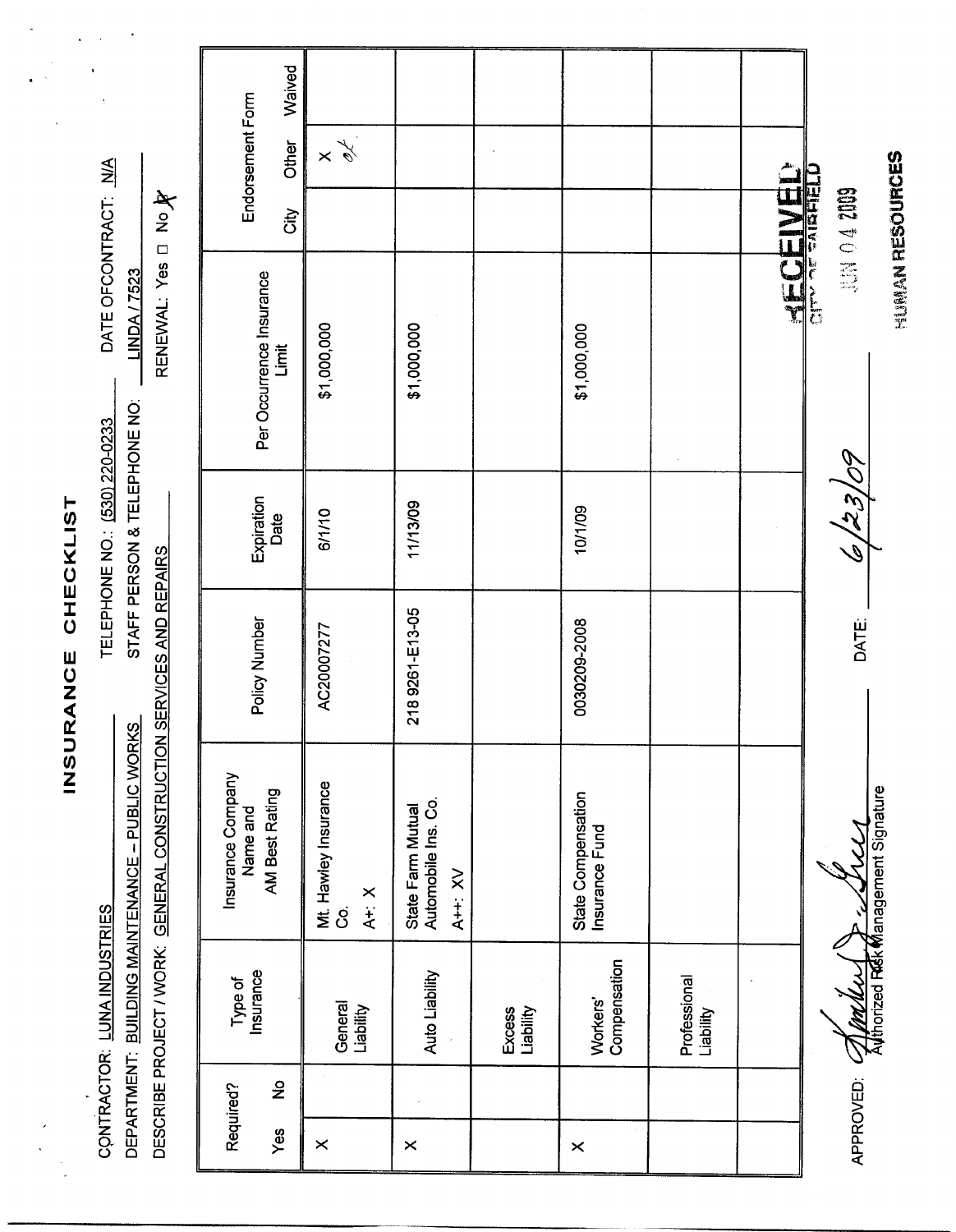| <b>PRODUCER</b>           |                                                                                                                                                                                                                                                                                                                                                                                                                                                                                      | <b>CERTIFICATE OF LIABILITY INSURANCE</b> |                         |                                                                               | OP ID JIK<br><b>LUNAT-1</b>                                                                                                                                    | DATE (MU/DD/YYYY)<br>06/02/09 |  |  |
|---------------------------|--------------------------------------------------------------------------------------------------------------------------------------------------------------------------------------------------------------------------------------------------------------------------------------------------------------------------------------------------------------------------------------------------------------------------------------------------------------------------------------|-------------------------------------------|-------------------------|-------------------------------------------------------------------------------|----------------------------------------------------------------------------------------------------------------------------------------------------------------|-------------------------------|--|--|
|                           | Amerisave Insurance Services<br>$Lie$ # 0G40536                                                                                                                                                                                                                                                                                                                                                                                                                                      |                                           |                         |                                                                               | THIS CERTIFICATE IS ISSUED AS A MATTER OF INFORMATION<br>ONLY AND CONFERS NO RIGHTS UPON THE CERTIFICATE<br>HOLDER. THIS CERTIFICATE DOES NOT AMEND, EXTEND OR |                               |  |  |
|                           | 6939 Sunrise Blvd, #112<br>Citrus Heights CA 95610                                                                                                                                                                                                                                                                                                                                                                                                                                   |                                           |                         |                                                                               | ALTER THE COVERAGE AFFORDED BY THE POLICIES BELOW.                                                                                                             |                               |  |  |
|                           | Phone: 800-892-6550  Fax: 916-676-1800                                                                                                                                                                                                                                                                                                                                                                                                                                               |                                           |                         | INSURERS AFFORDING COVERAGE                                                   |                                                                                                                                                                | <b>NAIC #</b>                 |  |  |
| <b>INSURED</b>            |                                                                                                                                                                                                                                                                                                                                                                                                                                                                                      |                                           | <b>INSURER A:</b>       |                                                                               | Mt. Hawley Insurance Co.                                                                                                                                       | 37974                         |  |  |
|                           | <b>Luna Industries</b>                                                                                                                                                                                                                                                                                                                                                                                                                                                               |                                           | INSURER B:              |                                                                               |                                                                                                                                                                |                               |  |  |
|                           | Gregorio Jimenez                                                                                                                                                                                                                                                                                                                                                                                                                                                                     |                                           | <b>INSURER C:</b>       |                                                                               |                                                                                                                                                                |                               |  |  |
|                           | 661 <sup>2</sup> A East D Street<br>Dixon CA 95620                                                                                                                                                                                                                                                                                                                                                                                                                                   |                                           | <b>INSURER D:</b>       |                                                                               |                                                                                                                                                                |                               |  |  |
|                           |                                                                                                                                                                                                                                                                                                                                                                                                                                                                                      |                                           | <b>INSURER E:</b>       |                                                                               |                                                                                                                                                                |                               |  |  |
|                           | <b>COVERAGES</b>                                                                                                                                                                                                                                                                                                                                                                                                                                                                     |                                           |                         |                                                                               |                                                                                                                                                                |                               |  |  |
|                           | THE POLICIES OF INSURANCE LISTED BELOW HAVE BEEN ISSUED TO THE INSURED NAMED ABOVE FOR THE POLICY PERIOD INDICATED, NOTWITHSTANDING<br>ANY REQUIREMENT, TERM OR CONDITION OF ANY CONTRACT OR OTHER DOCUMENT WITH RESPECT TO WHICH THIS CERTIFICATE MAY BE ISSUED OR<br>MAY PERTAIN, THE INSURANCE AFFORDED BY THE POLICIES DESCRISED HEREIN IS SUBJECT TO ALL THE TERMS, EXCLUSIONS AND CONDITIONS OF SUCH<br>POLICIES. AGGREGATE LIMITS SHOWN MAY HAVE BEEN REDUCED BY PAID CLAIMS. |                                           |                         |                                                                               |                                                                                                                                                                |                               |  |  |
| INSK ADD'T<br>LTR INSRD   | <b>TYPE OF INSURANCE</b>                                                                                                                                                                                                                                                                                                                                                                                                                                                             | <b>POLICY NUMBER</b>                      |                         | POLICY EFFECTIVE POLICY EXPIRATION<br>DATE (MM/DD/YYYY) JDATE (MM/DD/YYYY)    | <b>LIMITS</b>                                                                                                                                                  |                               |  |  |
|                           | <b>GENERAL LIABILITY</b>                                                                                                                                                                                                                                                                                                                                                                                                                                                             |                                           |                         |                                                                               | <b>EACH OCCURRENCE</b>                                                                                                                                         | \$1,000,000                   |  |  |
| x                         | z<br><b>COMMERCIAL GENERAL LIABILITY</b>                                                                                                                                                                                                                                                                                                                                                                                                                                             | AC20007277                                | 06/01/09                | 06/01/10                                                                      | DAMAGE TO RENTED<br>PREMISES (Ea occurence)                                                                                                                    | \$100,000                     |  |  |
|                           | CLAIMS MADE   X   OCCUR                                                                                                                                                                                                                                                                                                                                                                                                                                                              |                                           |                         |                                                                               | MED EXP (Any one person)                                                                                                                                       | 10,000                        |  |  |
|                           | Owner/Cont Prot.<br>x                                                                                                                                                                                                                                                                                                                                                                                                                                                                |                                           |                         |                                                                               | PERSONAL & ADV INJURY                                                                                                                                          | \$1,000,000                   |  |  |
|                           |                                                                                                                                                                                                                                                                                                                                                                                                                                                                                      |                                           |                         |                                                                               | <b>GENERAL AGGREGATE</b>                                                                                                                                       | \$2,000,000                   |  |  |
|                           | GEN'L AGGREGATE LIMIT APPLIES PER;                                                                                                                                                                                                                                                                                                                                                                                                                                                   |                                           |                         |                                                                               |                                                                                                                                                                |                               |  |  |
|                           | <b>PRO-</b><br>POLICY $ \mathbf{X} $<br>LOC                                                                                                                                                                                                                                                                                                                                                                                                                                          |                                           |                         |                                                                               | PRODUCTS - COMP/OP AGG                                                                                                                                         | $*1,000,000$                  |  |  |
|                           | <b>AUTOMOBILE LIABILITY</b><br>ANY AUTO                                                                                                                                                                                                                                                                                                                                                                                                                                              |                                           |                         |                                                                               | COMBINED SINGLE LIMIT<br>(Êa accident)                                                                                                                         | \$                            |  |  |
|                           | ALL OWNED AUTOS<br><b>SCHEDULED AUTOS</b>                                                                                                                                                                                                                                                                                                                                                                                                                                            |                                           |                         |                                                                               | <b>BODILY INJURY</b><br>(Par person)                                                                                                                           | \$                            |  |  |
|                           | HIRED AUTOS<br>NON-DWNED AUTOS                                                                                                                                                                                                                                                                                                                                                                                                                                                       |                                           |                         |                                                                               | <b>BODILY INJURY</b><br>(Por accident)                                                                                                                         | \$                            |  |  |
|                           |                                                                                                                                                                                                                                                                                                                                                                                                                                                                                      |                                           |                         |                                                                               | <b>PROPERTY DAMAGE</b><br>(Per accident)                                                                                                                       | s                             |  |  |
|                           | GARAGE LIABILITY                                                                                                                                                                                                                                                                                                                                                                                                                                                                     |                                           |                         |                                                                               | AUTO ONLY - EA ACCIDENT                                                                                                                                        | \$                            |  |  |
|                           | <b>ANY AUTO</b>                                                                                                                                                                                                                                                                                                                                                                                                                                                                      |                                           |                         |                                                                               | <b>EA ACC</b><br>OTHER THAN<br>AUTO ONLY:                                                                                                                      | \$                            |  |  |
|                           | <b>EXCESS / UMBRELLA LIABILITY</b>                                                                                                                                                                                                                                                                                                                                                                                                                                                   |                                           |                         |                                                                               | AGG.<br><b>EACH OCCURRENCE</b>                                                                                                                                 | \$                            |  |  |
|                           | OCCUR<br><b>CLAIMS MADE</b>                                                                                                                                                                                                                                                                                                                                                                                                                                                          |                                           |                         |                                                                               |                                                                                                                                                                | \$                            |  |  |
|                           |                                                                                                                                                                                                                                                                                                                                                                                                                                                                                      |                                           |                         |                                                                               | <b>AGGREGATE</b>                                                                                                                                               | \$<br>\$                      |  |  |
|                           | <b>DEDUCTIBLE</b>                                                                                                                                                                                                                                                                                                                                                                                                                                                                    |                                           |                         |                                                                               |                                                                                                                                                                | s.                            |  |  |
|                           | <b>RETENTION</b>                                                                                                                                                                                                                                                                                                                                                                                                                                                                     |                                           |                         |                                                                               |                                                                                                                                                                | я                             |  |  |
|                           | <b>WORKERS COMPENSATION</b><br>AND EMPLOYERS' LIABILITY                                                                                                                                                                                                                                                                                                                                                                                                                              |                                           |                         |                                                                               | WO STATU-<br> TORY LIMITS<br>отн.                                                                                                                              |                               |  |  |
|                           | Y/N<br>ANY PROPRIETOR/PARTNER/EXECUTIVE                                                                                                                                                                                                                                                                                                                                                                                                                                              |                                           |                         |                                                                               | ER<br>E.L. EACH ACCIDENT                                                                                                                                       | з.                            |  |  |
|                           | OFFICER/MEMBER EXCLUDED?<br>(Mandatory In NH)                                                                                                                                                                                                                                                                                                                                                                                                                                        |                                           |                         |                                                                               |                                                                                                                                                                |                               |  |  |
|                           | If yes, describe under<br>SPECIAL PROVISIONS below                                                                                                                                                                                                                                                                                                                                                                                                                                   |                                           |                         |                                                                               | E.L. DISEASE - EA EMPLOYEE   \$                                                                                                                                |                               |  |  |
|                           | <b>OTHER</b>                                                                                                                                                                                                                                                                                                                                                                                                                                                                         |                                           |                         |                                                                               | E.L. DISEASE - POLICY LIMIT                                                                                                                                    |                               |  |  |
|                           |                                                                                                                                                                                                                                                                                                                                                                                                                                                                                      |                                           |                         |                                                                               |                                                                                                                                                                |                               |  |  |
|                           | DESCRIPTION OF OPERATIONS / LOCATIONS / VEHICLES / EXCLUSIONS ADDED BY ENDORSEMENT / SPECIAL PROVISIONS<br>*10 days for nonpayment of premium. Certificate Holder shall be named as                                                                                                                                                                                                                                                                                                  |                                           |                         |                                                                               |                                                                                                                                                                |                               |  |  |
|                           | additional insured, per attached endorsement CGL216 4/98, when required by<br>written contract, but only as respects to liability arising out of the work                                                                                                                                                                                                                                                                                                                            |                                           |                         |                                                                               |                                                                                                                                                                |                               |  |  |
|                           | performed by the named insured.<br><b>CERTIFICATE HOLDER</b>                                                                                                                                                                                                                                                                                                                                                                                                                         |                                           |                         |                                                                               |                                                                                                                                                                |                               |  |  |
|                           |                                                                                                                                                                                                                                                                                                                                                                                                                                                                                      |                                           | <b>CANCELLATION</b>     |                                                                               |                                                                                                                                                                |                               |  |  |
|                           |                                                                                                                                                                                                                                                                                                                                                                                                                                                                                      | <b>CITYOFF</b>                            |                         |                                                                               | SHOULD ANY OF THE ABOVE DESCRIBED POLICIES BE CANCELLED BEFORE THE EXPIRATION<br>DATE THEREOF, THE ISSUING INSURER WILL ENDEAVOR TO MAIL $30*$ DAYS WRITTEN    |                               |  |  |
|                           |                                                                                                                                                                                                                                                                                                                                                                                                                                                                                      |                                           |                         |                                                                               | NOTICE TO THE CERTIFICATE HOLDER NAMED TO THE LEFT, BUT FAILURE TO DO SO SHALL                                                                                 |                               |  |  |
| City of Fairfield         |                                                                                                                                                                                                                                                                                                                                                                                                                                                                                      |                                           |                         | IMPOSE NO OBLIGATION OR LIABILITY OF ANY KIND UPON THE INSURGR, ITS AGENTS OR |                                                                                                                                                                |                               |  |  |
|                           | 1000 Webster Street                                                                                                                                                                                                                                                                                                                                                                                                                                                                  |                                           | <b>REPRESENTATIVES.</b> |                                                                               |                                                                                                                                                                |                               |  |  |
| <b>Fairfield CA 94533</b> |                                                                                                                                                                                                                                                                                                                                                                                                                                                                                      |                                           |                         | <b>AUTHORIZED REPRESENTATIVE</b><br><b>Jacqueline Katz</b>                    |                                                                                                                                                                |                               |  |  |
|                           | ACORD 25 (2009/01)                                                                                                                                                                                                                                                                                                                                                                                                                                                                   |                                           |                         |                                                                               | <u>Diolli</u><br>© 1988-2009 ACORD CORPORATION. All rights reserved.                                                                                           |                               |  |  |

 $\cdot$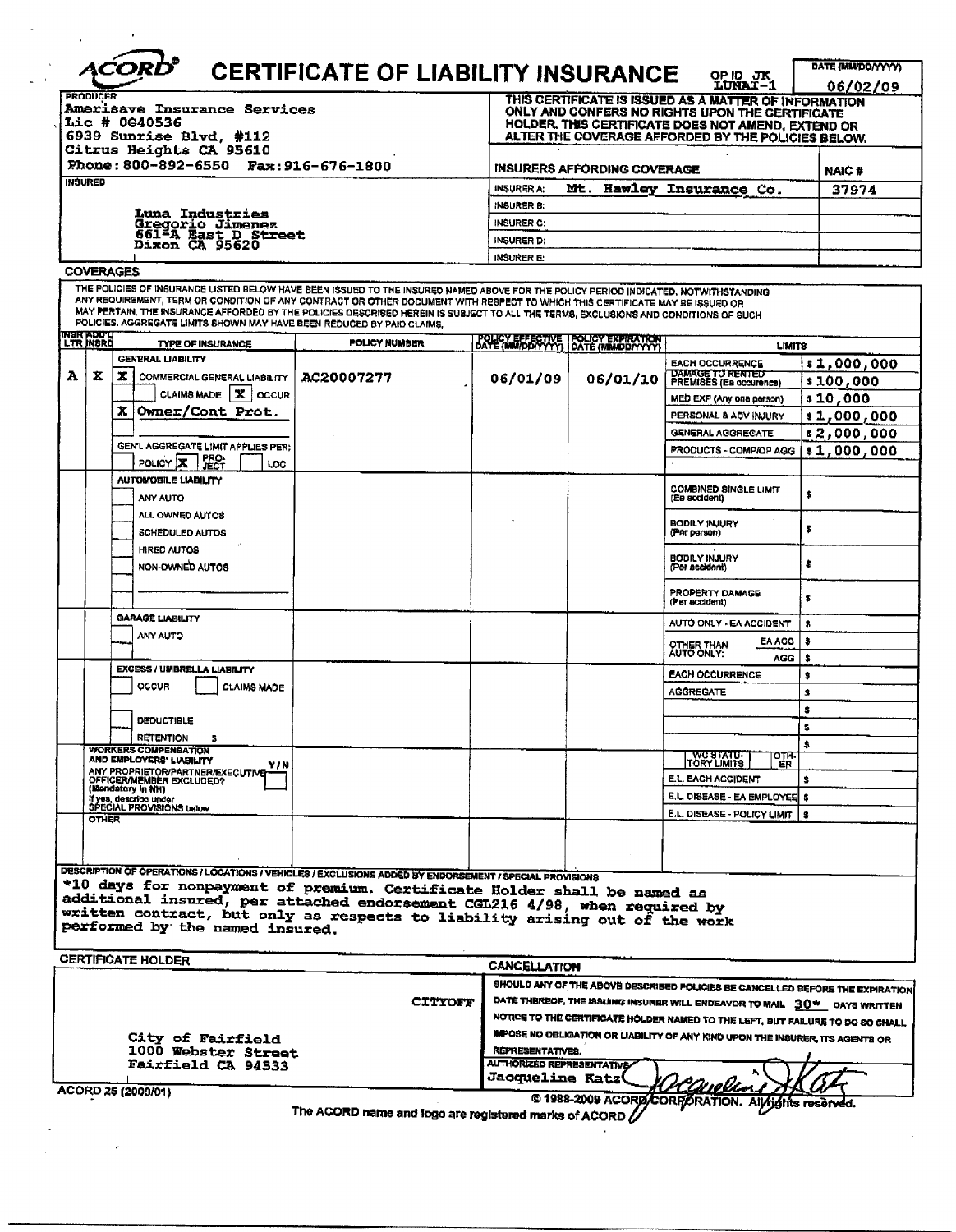# **IMPORTANT**

If the certificate holder is an ADDITIONAL INSURED, the policy(ies) must be endorsed. A statement on this certificate does not confer rights to the certificate holder in lieu of such endorsement(s).

If SUBROGATION IS WAIVED, subject to the terms and conditions of the policy, certain policies may require an endorsement. A statement on this certificate does not confer rights to the certificate holder in lieu of such endorsement(s).

### **DISCLAIMER**

This Certificate of Insurance does not constitute a contract between the issuing insurer(s), authorized representative or producer, and the certificate holder, nor does it affirmatively or negatively amend, extend or alter the coverage afforded by the policies listed thereon.

ACORD 25 (2009/01)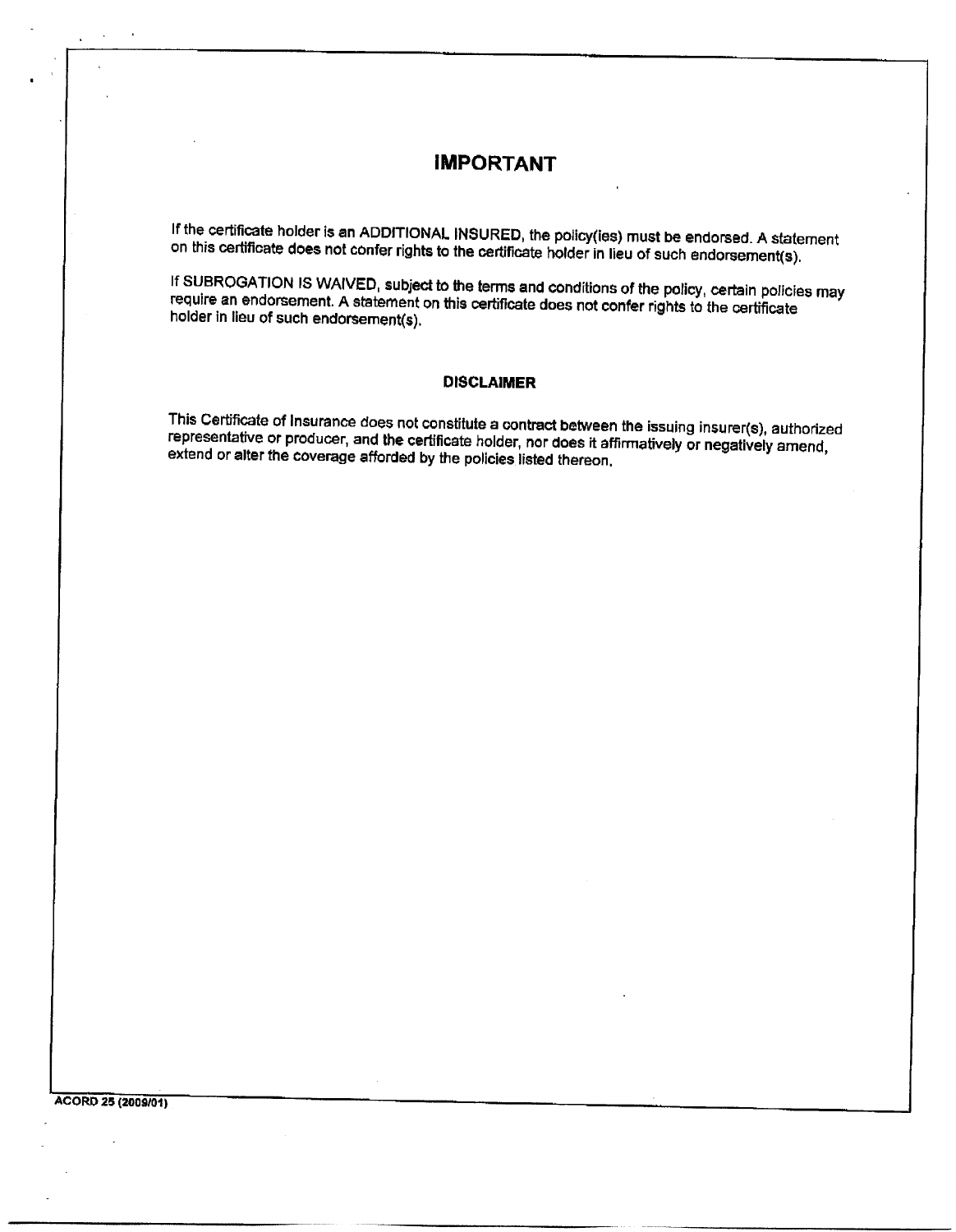Policy Number: AC20007277

Mt. Hawley Insurance Co.

THIS ENDORSEMENT CHANGES THE POLICY. PLEASE READ IT CAREFULLY.

# ADDITIONAL INSURED - OWNERS, LESSEES OR **CONTRACTORS (FORM C)**

This endorsement modifies insurance provided under the following:

COMMERCIAL GENERAL LIABILITY COVERAGE PART

### **SCHEDULE**

Name of Person or Organization:

City of Fairfield 1000 Webster Street Fairfield, CA 94533

(If no entry appears above, information required to complete this endorsement will be shown in the Declarations as applicable to this endorsement.)

WHO IS AN INSURED (Section II) is amended to include as an insured the person or organization shown in the Schedule, but only with respect to liability arising out of "your work" for that insured by or for you.

To the extent required under contract, this policy will apply as primary insurance to additional insureds scheduled above and other insurance which may be available to such additional insureds will be non-contributory.

Section IV., Condition 4., of this policy is amended accordingly.

CGL 216 (4/98)

**Broker Copy** 

Page 1 of 1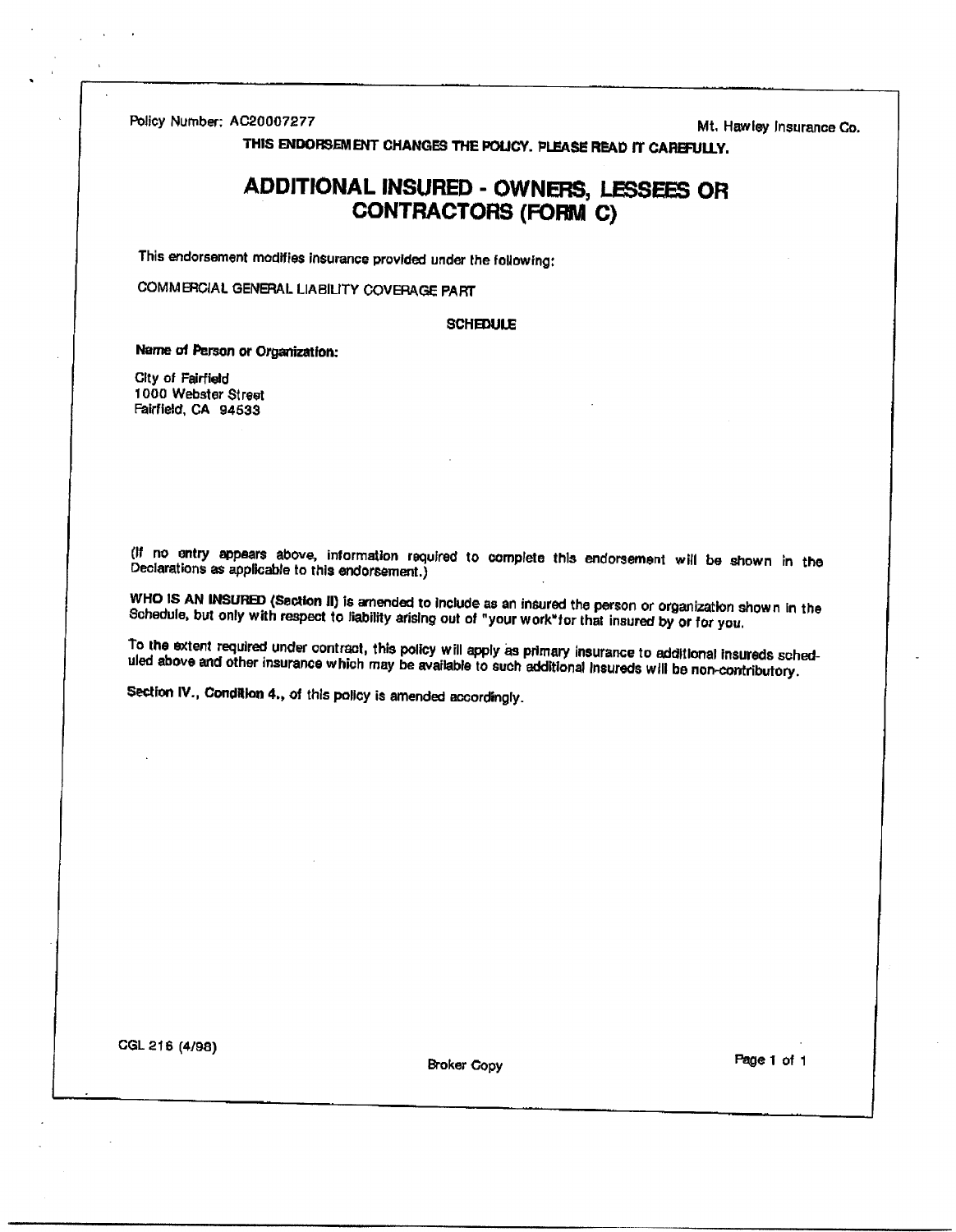**ACORD** 

| <i><b>ACORD</b></i>                                                           |                                                                  |              | CERTIFICATE OF LIABILITY INSURANCE                                                                                                                                                                                                                                                                                                                                                                                                                                                   |                                                                                                                                                                                                                                                                                                                                                  |                                                                                   |                                                                                                                                                                  | DATE (MM/DD/YYYY)    |  |
|-------------------------------------------------------------------------------|------------------------------------------------------------------|--------------|--------------------------------------------------------------------------------------------------------------------------------------------------------------------------------------------------------------------------------------------------------------------------------------------------------------------------------------------------------------------------------------------------------------------------------------------------------------------------------------|--------------------------------------------------------------------------------------------------------------------------------------------------------------------------------------------------------------------------------------------------------------------------------------------------------------------------------------------------|-----------------------------------------------------------------------------------|------------------------------------------------------------------------------------------------------------------------------------------------------------------|----------------------|--|
| <b>PRODUCER</b><br>---                                                        | <b>G. GREGORY POND, AGENT</b><br><b>STATE FARM INSURANCE</b>     |              |                                                                                                                                                                                                                                                                                                                                                                                                                                                                                      |                                                                                                                                                                                                                                                                                                                                                  |                                                                                   | THIS CERTIFICATION IS ISSUED AS A MATTER OF INFORMATION<br>ONLY AND CONFERS NO RIGHTS UPON THE CERTIFICATE<br>HOLDER. THIS CERTIFICATE DOES NOT AMEND, EXTEND OR | 05/28/2009           |  |
| 225 LOS GATOS SARATOGA ROAD<br>.∰<br>……<br>LOS GATOS, CA 95030                |                                                                  |              |                                                                                                                                                                                                                                                                                                                                                                                                                                                                                      | ALTER THE COVERAGE AFFORDED BY THE POLICIES BELOW.<br><b>INSURERS AFFORDING COVERAGE</b>                                                                                                                                                                                                                                                         |                                                                                   |                                                                                                                                                                  |                      |  |
| <b>INSURED</b>                                                                |                                                                  |              |                                                                                                                                                                                                                                                                                                                                                                                                                                                                                      |                                                                                                                                                                                                                                                                                                                                                  | NAIC#<br>INSURER A: State Farm Mutual Automobile Insurance Company 25178<br>25178 |                                                                                                                                                                  |                      |  |
|                                                                               | <b>GREGORIO M. JIMINEZ</b><br><b>DBA LUNA INDUSTRIES</b>         |              |                                                                                                                                                                                                                                                                                                                                                                                                                                                                                      | <b>INSURER B:</b>                                                                                                                                                                                                                                                                                                                                |                                                                                   |                                                                                                                                                                  |                      |  |
|                                                                               | <b>661-A EAST D STREET</b>                                       |              |                                                                                                                                                                                                                                                                                                                                                                                                                                                                                      | <b>INSURER C:</b>                                                                                                                                                                                                                                                                                                                                |                                                                                   |                                                                                                                                                                  |                      |  |
| <b>DIXON, CA 95620</b>                                                        |                                                                  |              | <b>INSURER D:</b><br><b>INSURER E:</b>                                                                                                                                                                                                                                                                                                                                                                                                                                               |                                                                                                                                                                                                                                                                                                                                                  |                                                                                   |                                                                                                                                                                  |                      |  |
| <b>COVERAGES</b>                                                              |                                                                  |              |                                                                                                                                                                                                                                                                                                                                                                                                                                                                                      |                                                                                                                                                                                                                                                                                                                                                  |                                                                                   |                                                                                                                                                                  |                      |  |
| <b>INSRADD'U</b>                                                              |                                                                  |              | THE POLICIES OF INSURANCE LISTED BELOW HAVE BEEN ISSUED TO THE INSURED NAMED ABOVE FOR THE POLICY PERIOD INDICATED. NOTWITHSTANDING<br>ANY REQUIREMENT, TERM OR CONDITION OF ANY CONTRACT OR OTHER DOCUMENT WITH RESPECT TO WHICH THIS CERTIFICATE MAY BE ISSUED OR<br>MAY PERTAIN, THE INSURANCE AFFORDED BY THE POLICIES DESCRIBED HEREIN IS SUBJECT TO ALL THE TERMS, EXCLUSIONS AND CONDITIONS OF SUCH<br>POLICIES. AGGREGATE LIMITS SHOWN MAY HAVE BEEN REDUCED BY PAID CLAIMS. |                                                                                                                                                                                                                                                                                                                                                  |                                                                                   |                                                                                                                                                                  |                      |  |
| <b>LTR INSRD</b>                                                              | <b>TYPE OF INSURANCE</b>                                         |              | <b>POUCY NUMBER</b>                                                                                                                                                                                                                                                                                                                                                                                                                                                                  | POLICY EFFECTIVE                                                                                                                                                                                                                                                                                                                                 | POLICY EXPIRATION                                                                 | <b>LIMITS</b>                                                                                                                                                    |                      |  |
|                                                                               | <b>GENERAL LIABILITY</b><br>COMMERCIAL GENERAL L'ABILITY         |              |                                                                                                                                                                                                                                                                                                                                                                                                                                                                                      |                                                                                                                                                                                                                                                                                                                                                  |                                                                                   | <b>EACH OCCURRENCE</b><br><b>DAMAGE TO RENTED</b>                                                                                                                | 5                    |  |
|                                                                               | CLAIMS MADE:                                                     | <b>OCCUR</b> |                                                                                                                                                                                                                                                                                                                                                                                                                                                                                      |                                                                                                                                                                                                                                                                                                                                                  |                                                                                   | PREMISES (Ea occurrence)<br>MED EX <sup>2</sup> (Any one person)                                                                                                 | 3                    |  |
|                                                                               |                                                                  |              |                                                                                                                                                                                                                                                                                                                                                                                                                                                                                      |                                                                                                                                                                                                                                                                                                                                                  |                                                                                   | PERSONAL & ADV INJURY                                                                                                                                            | s<br>\$              |  |
|                                                                               |                                                                  |              |                                                                                                                                                                                                                                                                                                                                                                                                                                                                                      |                                                                                                                                                                                                                                                                                                                                                  |                                                                                   | <b>GENERAL AGGREGATE</b>                                                                                                                                         | 5                    |  |
|                                                                               | GEN'L AGGREGATE LIMIT APPLIES PER:<br>PRO-<br><b>POLICY</b>      | LOC          |                                                                                                                                                                                                                                                                                                                                                                                                                                                                                      |                                                                                                                                                                                                                                                                                                                                                  |                                                                                   | PRODUCTS - COMP/OP AGG                                                                                                                                           | $\bullet$            |  |
| $\times$<br>A                                                                 | <b>JECT</b><br><b>AUTOMOBILE LIABILITY</b><br>X ANY AUTO         |              | 218 9261-E13-05                                                                                                                                                                                                                                                                                                                                                                                                                                                                      | 05/13/2009                                                                                                                                                                                                                                                                                                                                       | 11/13/2009                                                                        | <b>COMBINED SINGLE LIMIT</b><br>(Ea accident)                                                                                                                    | s.<br>4<br>1,000,000 |  |
|                                                                               | ALL OVANED AUTOS<br><b>SCHEDULED AUTOS</b><br><b>HIRED AUTOS</b> |              |                                                                                                                                                                                                                                                                                                                                                                                                                                                                                      |                                                                                                                                                                                                                                                                                                                                                  |                                                                                   | <b>BODILY INJURY</b><br>(Per person)                                                                                                                             | \$                   |  |
|                                                                               | NON-OWNED AUTOS                                                  |              |                                                                                                                                                                                                                                                                                                                                                                                                                                                                                      |                                                                                                                                                                                                                                                                                                                                                  |                                                                                   | <b>BODILY INJURY</b><br>(Per accident)                                                                                                                           | \$                   |  |
|                                                                               |                                                                  |              |                                                                                                                                                                                                                                                                                                                                                                                                                                                                                      |                                                                                                                                                                                                                                                                                                                                                  |                                                                                   | PROPERTY DAMAGE<br>(Per accident)                                                                                                                                | \$<br>1,000,000      |  |
|                                                                               | <b>GARAGE LIABILITY</b><br>ANY AUTO                              |              |                                                                                                                                                                                                                                                                                                                                                                                                                                                                                      |                                                                                                                                                                                                                                                                                                                                                  |                                                                                   | AUTO ONLY - EA ACCIDENT                                                                                                                                          | s                    |  |
|                                                                               |                                                                  |              |                                                                                                                                                                                                                                                                                                                                                                                                                                                                                      |                                                                                                                                                                                                                                                                                                                                                  |                                                                                   | EA ACC<br>OTHER THAN<br>AUTO ONLY:                                                                                                                               | s                    |  |
|                                                                               | <b>EXCESS / UMBRELLA LIABILITY</b>                               |              |                                                                                                                                                                                                                                                                                                                                                                                                                                                                                      |                                                                                                                                                                                                                                                                                                                                                  |                                                                                   | AGS.<br><b>EACH OCCURRENCE</b>                                                                                                                                   | $\bullet$<br>s       |  |
|                                                                               | OCCUR                                                            | CLAIMS MADE  |                                                                                                                                                                                                                                                                                                                                                                                                                                                                                      |                                                                                                                                                                                                                                                                                                                                                  |                                                                                   | <b>AGGREGATE</b>                                                                                                                                                 | s                    |  |
|                                                                               | <b>DEDUCTIBLE</b>                                                |              |                                                                                                                                                                                                                                                                                                                                                                                                                                                                                      |                                                                                                                                                                                                                                                                                                                                                  |                                                                                   |                                                                                                                                                                  | s                    |  |
|                                                                               | <b>RETENTION</b>                                                 |              |                                                                                                                                                                                                                                                                                                                                                                                                                                                                                      |                                                                                                                                                                                                                                                                                                                                                  |                                                                                   |                                                                                                                                                                  | s                    |  |
|                                                                               | <b>WORKERS COMPENSATION AND</b><br><b>EMPLOYERS' LIABE ITY</b>   |              |                                                                                                                                                                                                                                                                                                                                                                                                                                                                                      |                                                                                                                                                                                                                                                                                                                                                  |                                                                                   | WC STATU-<br>OTH-<br><b>TORY LIMITS</b><br>ER                                                                                                                    | s                    |  |
|                                                                               | ANY PROPRIETOR/PARTNER/EXECUTIVE<br>OFFICER/MEMBER EXCLUDED?     | Y I N        |                                                                                                                                                                                                                                                                                                                                                                                                                                                                                      |                                                                                                                                                                                                                                                                                                                                                  |                                                                                   | <b>E.L. EACH ACCIDENT</b>                                                                                                                                        | s                    |  |
|                                                                               | (Mandatory in NH)<br>If yes, describe under                      |              |                                                                                                                                                                                                                                                                                                                                                                                                                                                                                      |                                                                                                                                                                                                                                                                                                                                                  |                                                                                   | E.L. DISEASE - EA EMPLOYEE S                                                                                                                                     |                      |  |
| <b>OTHER</b>                                                                  | SPECIAL PROVISIONS below                                         |              |                                                                                                                                                                                                                                                                                                                                                                                                                                                                                      |                                                                                                                                                                                                                                                                                                                                                  |                                                                                   | E.L. DISEASE - POLICY LIMIT                                                                                                                                      | -S                   |  |
|                                                                               |                                                                  |              |                                                                                                                                                                                                                                                                                                                                                                                                                                                                                      |                                                                                                                                                                                                                                                                                                                                                  |                                                                                   |                                                                                                                                                                  |                      |  |
|                                                                               |                                                                  |              | DESCRIPTION OF OPERATIONS / LOCATIONS / VEHICLES / EXCLUSIONS ADDED BY ENDORSEMENT / SPECIAL PROVISIONS                                                                                                                                                                                                                                                                                                                                                                              |                                                                                                                                                                                                                                                                                                                                                  |                                                                                   |                                                                                                                                                                  |                      |  |
|                                                                               |                                                                  |              |                                                                                                                                                                                                                                                                                                                                                                                                                                                                                      |                                                                                                                                                                                                                                                                                                                                                  |                                                                                   |                                                                                                                                                                  |                      |  |
|                                                                               | <b>CERTIFICATE HOLDER</b>                                        |              |                                                                                                                                                                                                                                                                                                                                                                                                                                                                                      | <b>CANCELLATION</b>                                                                                                                                                                                                                                                                                                                              |                                                                                   |                                                                                                                                                                  |                      |  |
| <b>CITY OF FAIRFIELD</b><br><b>1000 WEBSTER STREET</b><br>FAIRFIELD, CA 94533 |                                                                  |              |                                                                                                                                                                                                                                                                                                                                                                                                                                                                                      | SHOULD ANY OF THE ABOVE DESCRIBED POLICIES BE CANCELLED BEFORE THE EXPIRATION<br>DATE THEREOF, THE ISSUING INSURER WILL ENDEAVOR TO MAIL 30 DAYS IVRITTEN<br>NOTICE TO THE CERTIFICATE HOLDER NAMED TO THE LEFT, BUT FAILURE TO DO SO SHALL<br>IMPOSE NO OBLIGATION OR LIABILITY OF ANY KIND UPON THE INSURER, ITS AGENTS OR<br>REFRESENTAFIYES! |                                                                                   |                                                                                                                                                                  |                      |  |
|                                                                               |                                                                  |              |                                                                                                                                                                                                                                                                                                                                                                                                                                                                                      |                                                                                                                                                                                                                                                                                                                                                  | AUT HORIAED REERESENTATAE                                                         |                                                                                                                                                                  |                      |  |
| ACORD 25 (2009/01)                                                            |                                                                  |              | © 1988-2009 ACORD CORPORATION. All rights reserved                                                                                                                                                                                                                                                                                                                                                                                                                                   |                                                                                                                                                                                                                                                                                                                                                  |                                                                                   |                                                                                                                                                                  |                      |  |

The ACORD name and logo are registered marks of ACORD

ORATION. All rights reserved. 1001486 132849.3 04-06-2009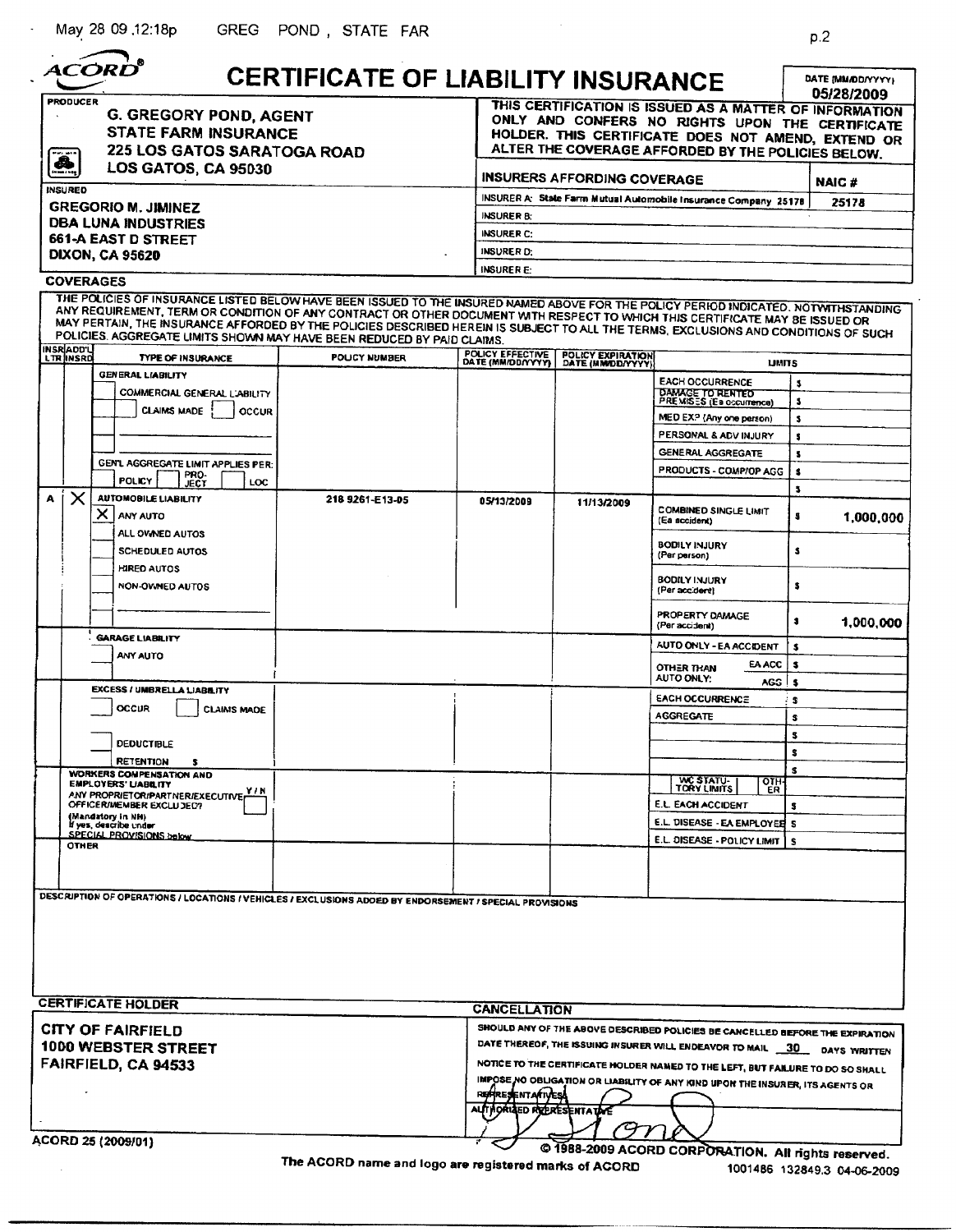# IMPORTANT

If the certificate holder is an ADDITIONAL INSURED, the policy(ies) must be endorsed. A statement<br>on this certificate does not confer rights to the certificate holder in lieu of such endorsement(s),

If SUBROGATION IS WAIVED, subject to the terms and conditions of the policy, certain policies may If the certificate holder is an ADDITIONAL INSURED, the policy(ies) must be endorsed. A statement and this certificate does not confer rights to the certificate holder in lieu of such endorsement(s).<br>If SUBROGATION IS WAIV on this certificate does not confer rights to the certificate holder in lieu of such endorsement(s).<br>If SUBROGATION IS WAIVED, subject to the terms and conditions of the policy, certain policie<br>require an endorsement. A st

### **DISCLAIMER**

This Certificate of Insurance does not constitute a contract between the issuing insurer(s), authorized representative or producer, and the certificate holder, nor does it affirmatively or negatively amend, extend or alter the coverage afforded by the policies listed thereon.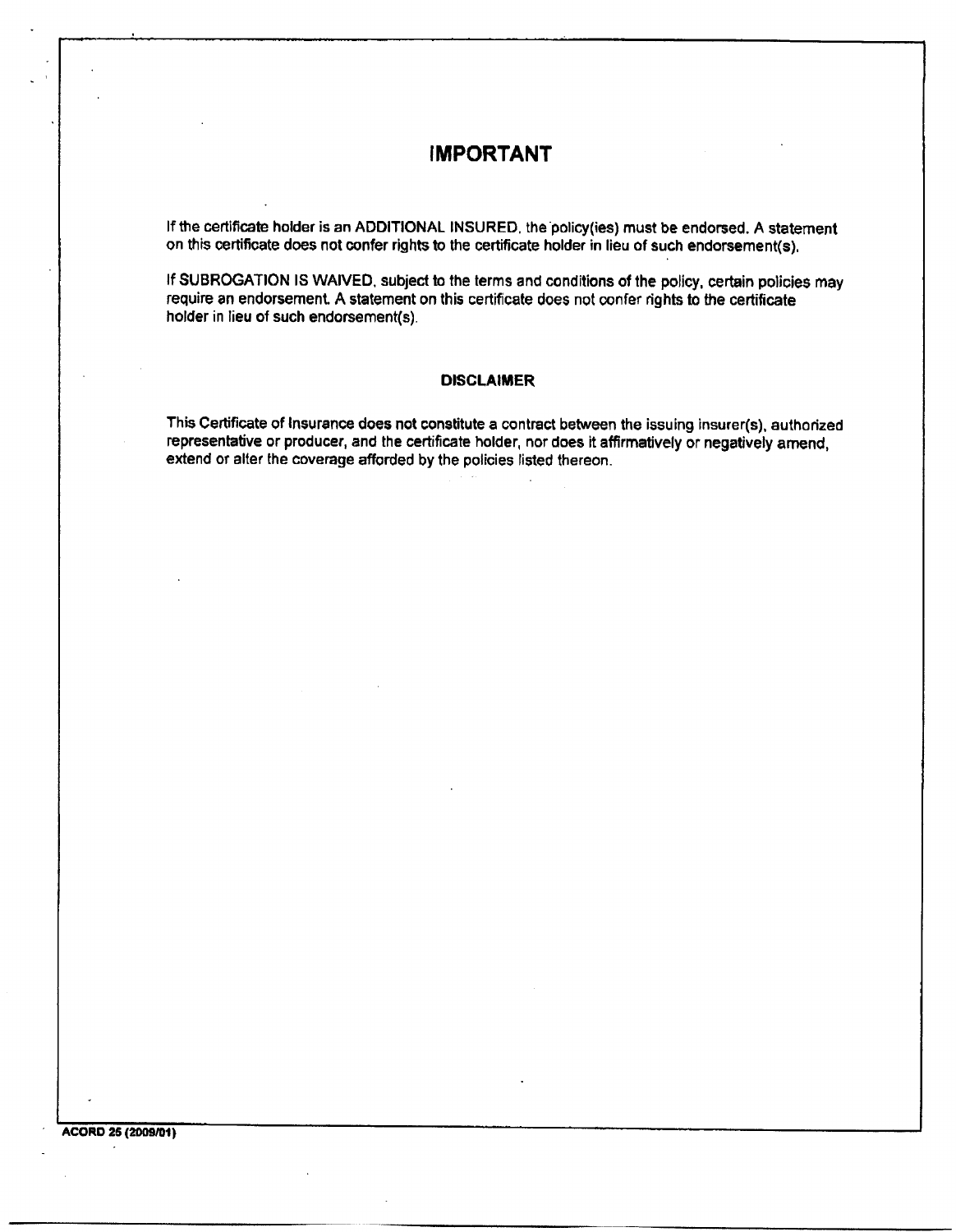

# STATE FARM INSURANCE COMPANIES®

6400 State Farm Drive<br>Rohnert Park CA 94926

8A AT<sub>1</sub> 02 000005 CITY OF FAIRFIELD, ITS OFFICERS AND AGENTS 1000 WEBSTER ST **FAIRFIELD CA** 94533-4836 DATE OF NOTICE: JUN 01 2009 CODE:

NOTE: PLEASE NOTIFY STATE FARM AT THE ADDRESS LISTED AT THE TOP, LEFT CORNER OF THIS PAGE REGARDING ANY CHANGE OF **ADDRESS INFORMATION.** 

### **ADDITIONAL INSURED'S NOTICE OF COVERAGE**

# State Farm Mutual Automobile Insurance Company

**NAMED INSURED: JIMENEZ, GREGORIO DBA LUNA INDUSTRIES** 661 E D.ST # A DIXON CA 95620-3126

POLICY NO: **YR/MAKE/MODEL: VIN/CAMPER: AGENT NAME: AGENT PHONE: ENDORSEMENT NO: 6028AU** 

Α

218 9261-E13-05 2007 FORD UTILITY 1FDXW46P77EB46896 **GREG POND** (408)395-8000

2105-F155-R

**COVERAGE:** BI AND PD LIABILITY  $$1$  MIL **COMPREHENSIVE** \$500 DED. COLL.

**POLICY EFFECTIVE** MAY 13 2009 UNTIL TERMINATED

POLICY MESSAGES: This policy shown above supersedes policy# 1938205-05.

The policy includes a loss payable clause protecting the additional insured's interest in the described car to the extent of the insurance provided and subject to all policy provisions. The additional insured will be given 20 days notice if the policy is terminated. Until such notice is provided, it shall be presumed that the required renewal premiums have been paid. The additional insured must notify us within 10 days of any change of interest or ownership coming to their attention. Failure to do so will render this policy null and void.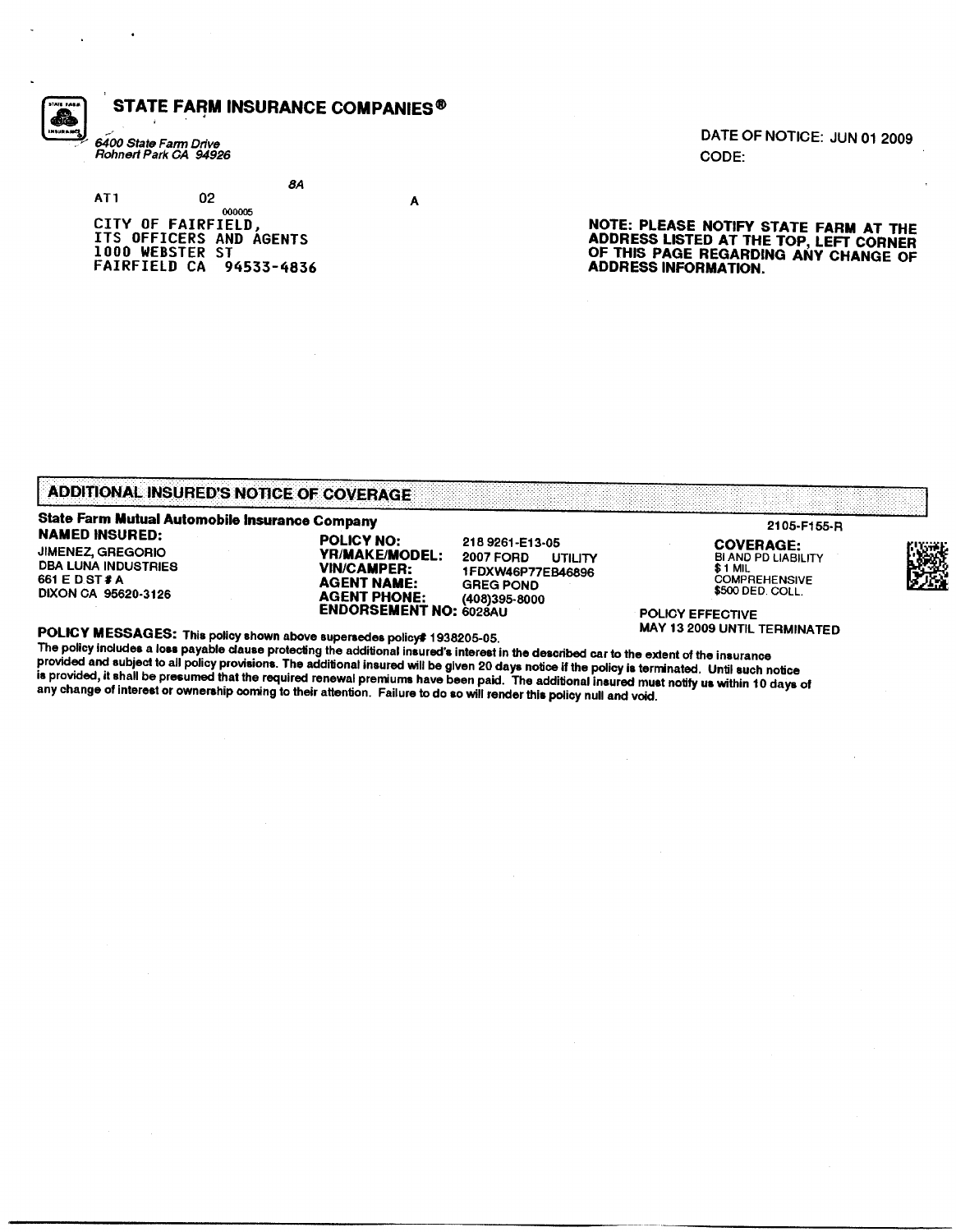

# P.O. BOX 420807, SAN FRANCISCO,CA 94142-0807

CERTIFICATE OF WORKERS' COMPENSATION INSURANCE

ISSUE DATE: 05-13-2009<br>POLICY NUMBER: 0030209-2008<br>POLICY NUMBER: 0030209-2008 POLICY NUMBER: 00309<br>CERTIFICATE ID: 3 CERTIFICATE ID: CERTIFICATE ID:<br>CERTIFICATE EXPIRES: 10-01-2009 |UMBER: 0030209-2008<br>ATE ID: 3<br>ATE EXPIRES: 10-01-2009<br>10-31-2008/10-01-2009

CITY OF FAIRFIELD NF BLDG INSPT DEPT 1000 WEBSTER ST FAIRFIELD CA 94533-4836

This is to certify that we have issued <sup>a</sup> valid Workers' Compensation insurance policy in <sup>a</sup> form approved by the California lnsurance Commissioner to the employer named beiow for the policy period indicated.

This policy is not subject to cancellation by the Fund except upon <sup>10</sup> days advance written notice to the employer.

We will also give you <sup>10</sup> days advance notice should this policy be cancelled prior to its normal expiration.

This certificate of insurance is not an insurance policy and does not amend, extend or aiter the coverage aftorded by the policy listed herein. Notwithstanding any requirement, term or condition of any contract or other documen<br>with respect to which this certificate of insurance may be issued or to which it may pertain, the insurance<br>a

G mes

 $\mathcal{C}^{\!-}$ 

THORIZED REPRESENTATIVE THORIZED PRESIDENT

EMPLOYER'S LIABILITY LIMIT INCLUDING DEFENSE COSTS: \$1,000,000 PER OCCURRENCE.

EMPLOYER

LUNA INDUSTRIES - A CONSTRUCTION COMPANY, INC. DBA: LUNA INDUSTRIES 765 PRIDDY DR DIXON CA 95620

איט,וטאן<br>PRINTED : 05-13-2009<br>PRINTED : 05-13-2009